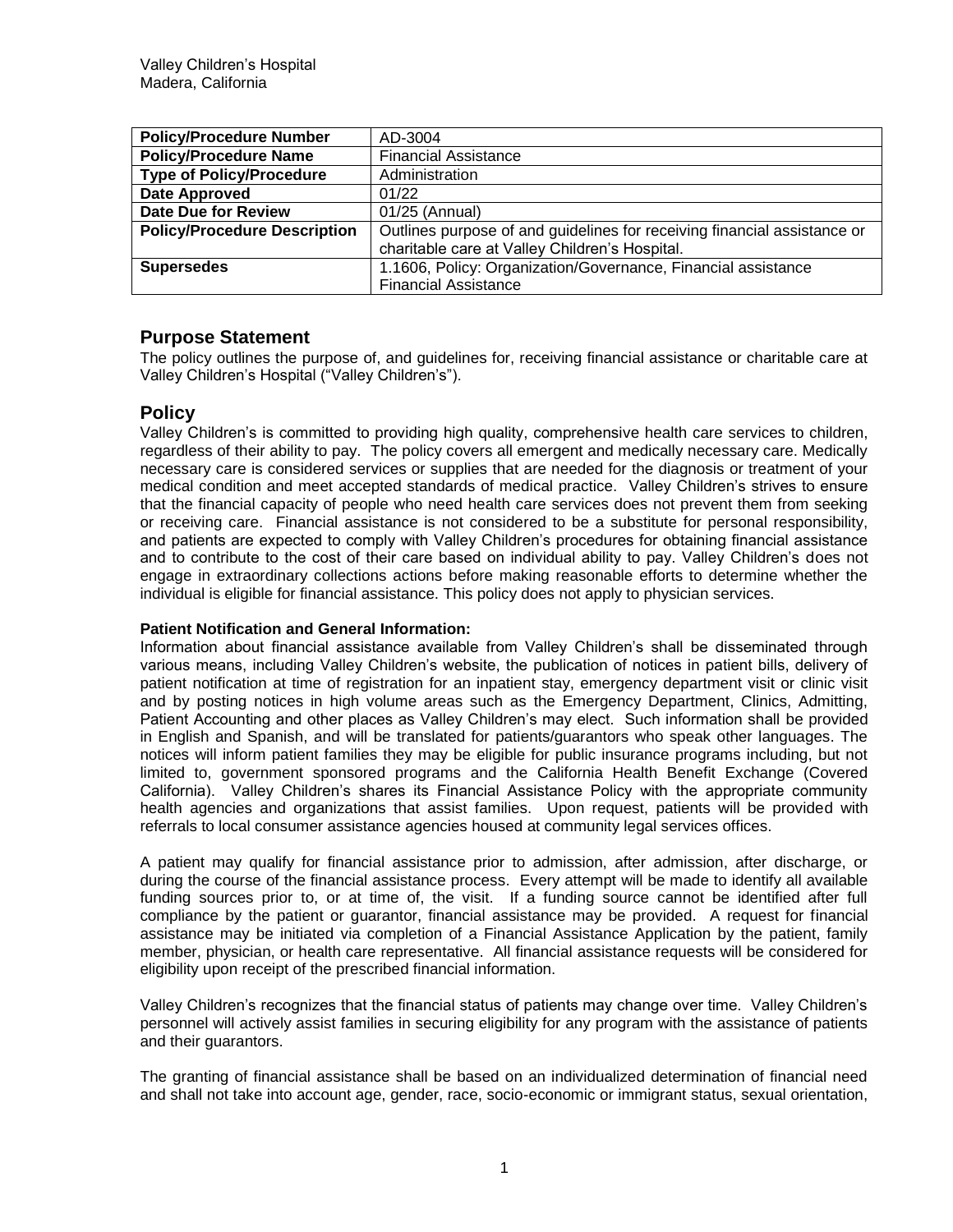religious affiliation or protected class. Factors for determining financial need may include but are not limited to family income, family size, scope and extent of a patient's medical bills, and employment status.

## **Procedure**

#### **Application Process:**

The Financial Assistance Application may be completed by telephone with the assistance of a Patient Accounting Financial Counselor or by completing, signing and returning the application to: Valley Children's Hospital Patient Accounting Department, 9300 Valley Children's Place, Madera, CA 93636. Patient Financial Services can be reached via phone at **559-353-7009**.

Patient's eligibility for financial assistance may be determined at any time Valley Children's is in receipt of the patient's financial information or 240 days from the post discharge bill. The Financial Assistance Application shall remain valid for services rendered within a 180 day period. The financial assessment will include a review of the following: proof of residences, most recent income tax return, most recent one month pay stubs, most current bank statement and notice of action from Government sponsored insurance program.

If the Financial Assistance Application is completed within the application period, Valley Children's will suspend collection efforts until determination is made. Once determination of eligibility is completed, and the Guarantor is not approved for financial assistance, collection efforts will resume.

Upon review of the application, if information is missing, the Guarantor will be notified via phone and mail and the applicant will have 15 days to provide the needed information or collection efforts will continue.

Valley Children's may not deny assistance for failure to provide information not described in the Financial Assistance Policy or Application.

#### **Approval Process:**

The Patient Accounting Director or designee will review all applications to determine eligibility for discount payment options based upon current gross monthly income, family size and/or extent of patient's medical bills as provided on the Financial Assistance Application and supporting documentation. Reasonable efforts will be made to verify financial data. All financial information provided will be considered confidential and staff will respect each circumstance with dignity.

Financial obligations not eligible for consideration for financial assistance are Medi-Cal share of cost except in the instance of presumptive charity. Elective cosmetic procedures, or services denied by available funding sources as not medically necessary, are not eligible for financial assistance. Upon request, special consideration may be made by the Vice President of Revenue Cycle Management or Chief Financial Officer.

Any patient account recommended for financial assistance allowance, after meeting the guidelines set forth in this policy, requires the following approval signature:

\$0 - \$4,999 –Manager, Patient Financial Services & Cash Applications \$5,000 - \$9,999 – Director, Patient Accounting \$10,000 - \$24,999 – Vice President, Revenue Cycle Management \$25,000 or > – Vice President, Revenue Cycle Management or Chief Financial Officer

Written notification of determination of eligibility or ineligibility for financial assistance or discount payment options will be forwarded to the applicant by the Patient Accounting Director or designee within 30 days of receipt of the Financial Assistance Application and requested financial documentation.

## **Charitable Care:**

Charitable Care is defined as a full charitable deduction (100% discount) for all eligible amounts owed to Valley Children's.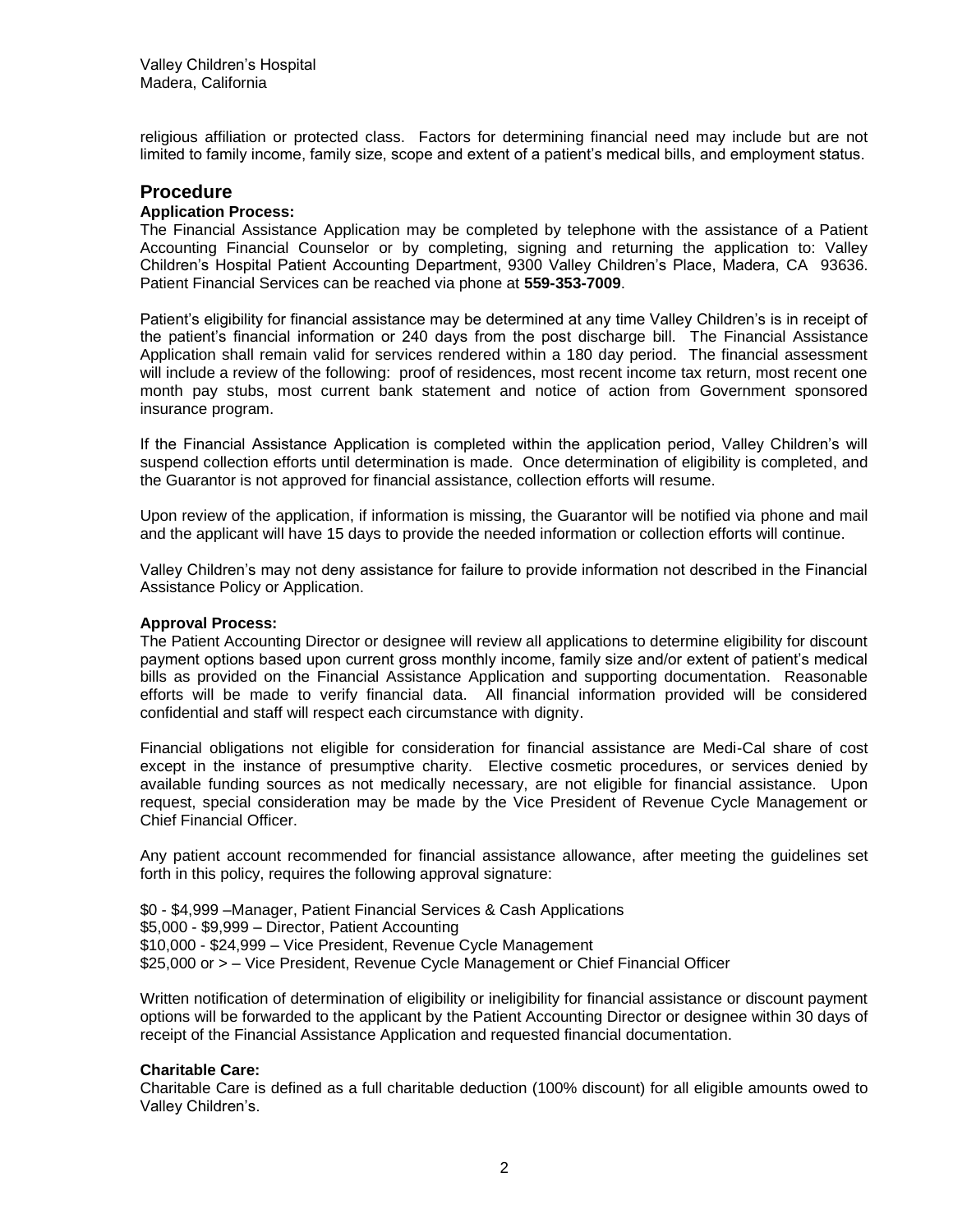Valley Children's will provide financial assistance to uninsured applicants whose qualifying income is at 200% or less of the unit value(s) established by the Department of Health and Human Services' (HHS) Poverty Guidelines.

| <b>Family Size</b> | Maximum<br><b>Monthly Income</b> | <b>Family Size</b> | Maximum<br><b>Monthly Income</b> |
|--------------------|----------------------------------|--------------------|----------------------------------|
|                    | \$2,147.00                       | э                  | \$5,173.00                       |
|                    | \$2,903.00                       | o                  | \$5,930.00                       |
|                    | \$3,660.00                       |                    | \$6,687.00                       |
|                    | \$4,417.00                       | 8                  | \$7,443.00                       |

\*Schedule based upon 2021 poverty guidelines updated periodically in the Federal Register by the U.S. Department of Health and Human Services under the authority of 42 U.S.C. 9902(2) \*\*For family units with more than 8 members, add an additional \$757.00 per month per family member.

### **Presumptive Charity:**

Presumptive charity may be considered when all other avenues of payment have been exhausted. Examples of presumptive charity cases may include; families that have met the income guidelines and they are currently receiving public housing, WIC program, and or government family assistance. Presumptive charity may also be considered on a case by case basis due to a change in financial status, hardship or other circumstances demonstrating the guarantor has no ability to pay. Amounts given for consideration may be partial or full financial assistance as defined by Guarantors ability to pay and income.

### **Discount Payment Options:**

In addition to charitable care, Valley Children's has established additional discount payment options based upon the financial eligibility of the individuals requesting assistance. Patients who qualify for multiple discounts under this policy will be granted the single discount amount resulting in the largest discount to the patient. Discount payment options include: uninsured discount, high medical cost discount and prompt pay discounts.

Discount payment options will also be considered for those individuals who receive discounted rates through his/her third party payor coverage for the portion of their bills their health plan will not pay, such as high deductible plans or plans requiring coinsurance or copayments.

#### **Discounts for Financially Qualified Patients:**

Valley Children's will provide a partial discount for uninsured patients and patients with high medical costs whose income for the last twelve (12) months does not exceed 400% of the of the unit value(s) established by the Department of Health and Human Services' (HHS) Poverty Guidelines (federal poverty level). High medical costs are defined as annual out-of-pocket costs at the hospital that exceed the lessor of ten (10) percent of the patient's current family income or family income in the prior twelve (12) months. Additionally, Valley Children's may provide a partial discount to insured patients who meet the income qualifications but whose medical costs do not qualify under the established high medical costs thresholds if assistance is needed with out-of-pocket financial obligations. Eligible individuals may not be charged more than **amounts generally billed (AGB)** for emergency or other medically necessary care as required by Treasury Regulation §1.501(r)-1(b)(24)(vii)

The Patient Accounting Director or designee will use the following table to determine income eligibility for discounts. This schedule will be maintained and updated annually by the Patient Accounting Director or designee.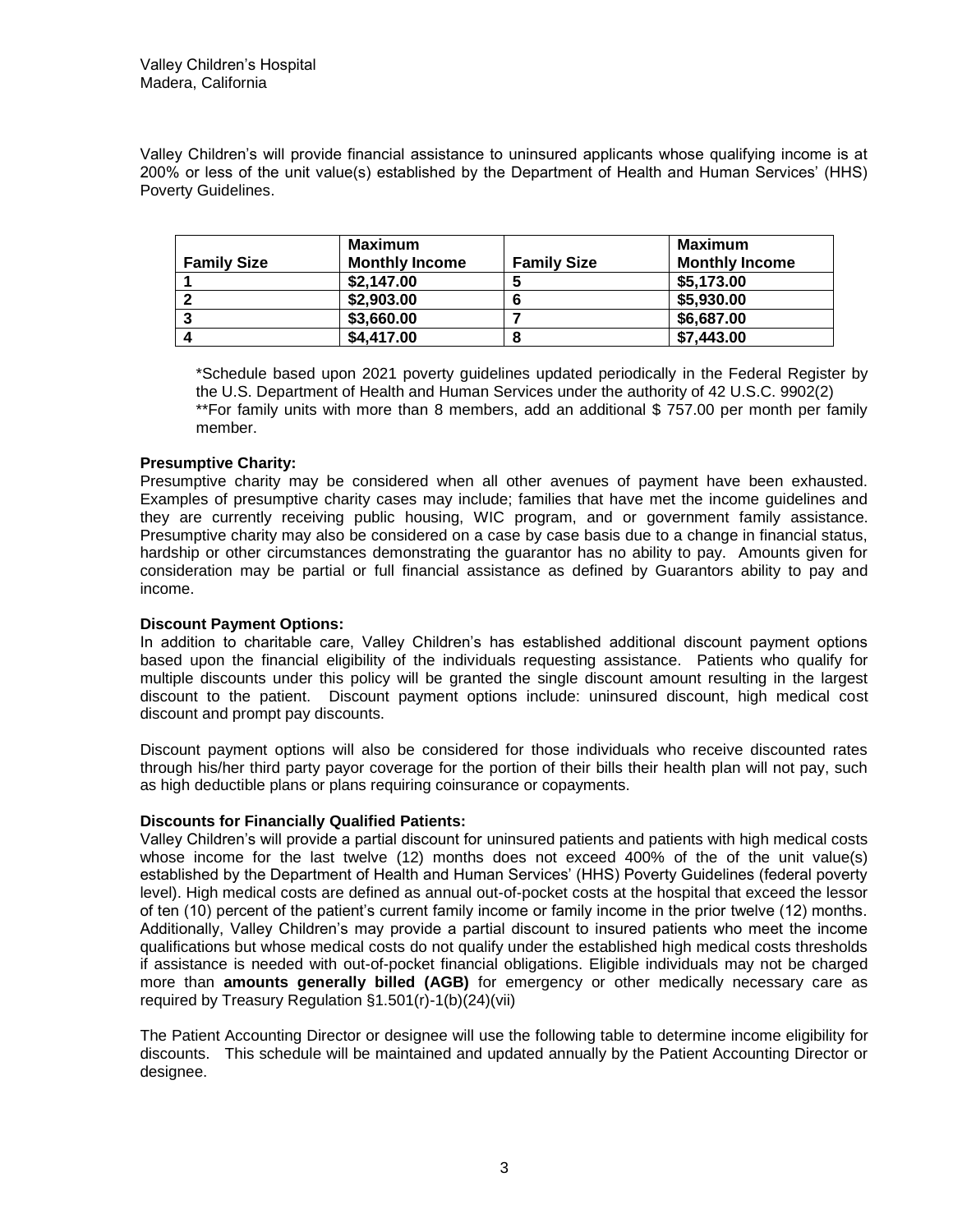| <b>Family</b><br><b>Size</b> | <b>Monthly Income Less</b><br>than or equal to 400% |
|------------------------------|-----------------------------------------------------|
|                              |                                                     |
| 1                            | \$4,293.00                                          |
| $\mathbf{2}$                 | \$5,807.00                                          |
| 3                            | \$7,320.00                                          |
| 4                            | \$8,833.00                                          |
| 5                            | \$10,347.00                                         |
| 6                            | \$11,860.00                                         |
| 7                            | \$13,373.00                                         |
| 8                            | \$14,887.00                                         |

\*Schedule based upon 2021 poverty guidelines updated periodically in the Federal Register by the U.S. Department of Health and Human Services under the authority of 42 U.S.C. 9902(2) \*\*For family units with more than 8 members, add an additional \$1513.00 per month per family member.

Elective cosmetic procedures or services denied by available funding sources as not medically necessary are not eligible for uninsured discount payments. Upon request, special consideration may be made by the Vice President of Revenue Cycle Management or Chief Financial Officer.

Patients receiving a partial discount may be eligible for interest free patient payment plans as described later in the policy.

Eligible patients' obligation will be reduced to no more than the applicable Medi-Cal rates in effect at date of service. Where Medi-Cal rates cannot be determined, eligible patients will receive a 75% discount from charges. Please see examples below.

#### **Example #1**

An insured patient has qualified for a discount based upon high medical cost. Patient has an emergency stay with \$10,000 total charges. The patient's third party insurance paid \$6,000 and has left the patient responsible for a co-pay of \$4,000. If billed, Medi-Cal would have paid \$5,000 for the same services. Under these discount criteria, the patient would not be responsible for the \$4,000 co-pay as the amount paid by the third party insurance has exceeded the Medi-Cal reimbursement amount.

#### **Example #2**

Patient has qualified for a discount based upon high medical cost. Patient has an emergency stay with \$10,000 total charges. The patient's third party insurance paid \$6,000 and has left the patient responsible for a co-pay of \$4,000. If billed, Medi-Cal would have paid \$7,500 for the same services. Under these discount criteria, the patient would only be responsible for the difference between the allowed amount from Medi-Cal (\$7,500) and the amount paid by the third party insurance (\$6,000) therefore, leaving the patient responsible for \$1,500.

#### **Prompt Pay Discount:**

Valley Children's will extend a 45% prompt pay discount to those self-pay patients who wish to pay their entire outstanding balance immediately.

Insured patients with non-covered services which are deemed medically necessary and wish to pay their outstanding balance immediately will be eligible for a 45% discount upon request. The patient or guarantor must request the 45% discount and make payment in full within 30 days of receipt of insurance payment for non-covered services.

Financial obligations not eligible for prompt pay discounts include co-pays, deductibles, and Medi-Cal share of cost.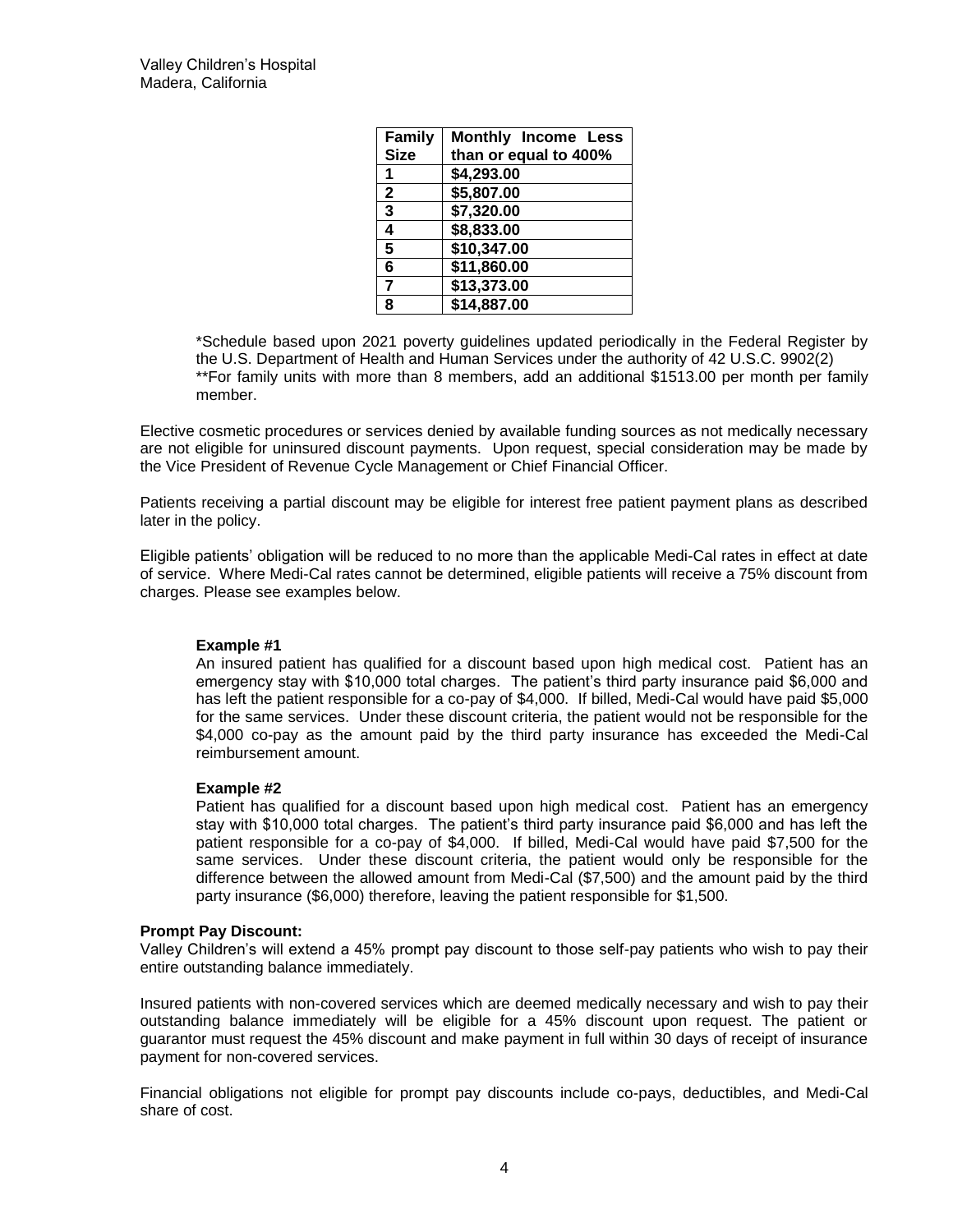Patients requesting patient payment plans may still be eligible for prompt pay discounts with prior approval.

### **Patient Payment Plans:**

Upon request, Valley Children's will negotiate an interest free, patient payment plan within the following guidelines:

Payment plans for incomes less than 400% of the Federal Poverty Guidelines:

- Valley Children's will make every attempt to negotiate a reasonable payment plan. In the event one cannot be agreed upon the monthly payment amount will not exceed 10% of the patient family's available income less essential living expenses.
- Patient families will be required to complete an Essential Monthly Income Statement and asked to attest to available income and essential living expenses.
- In instances where patient families qualify for high medical cost discounts, payment plans may be negotiated under the terms specified in the immediately above.

All Other Payment Plans:

- Outstanding patient balance is to be paid in the most expeditious manner possible with a minimum monthly payment amount of \$25.00.
- An Electronic Fund Transfer (EFT) option is available to patient families. An EFT established exceeding (2) years must be approved by the Vice President of Revenue Cycle Management or Chief Financial Officer.
- An online payment option is available to patient families at https://valleychildrens.org
- Patients with balances less than or equal to \$1,000 must be paid in full within one (1) year of establishment of the payment plan. Exceptions to these criteria must be approved by the Patient Accounting Director, Vice President of Revenue Cycle Management or Chief Financial Officer.
- Requests for contractual terms exceeding one (1) year must be approved by the Patient Accounting Director unless an EFT is established. Requests exceeding two (2) years must be approved by the Vice President of Revenue Cycle Management or Chief Financial Officer.
- Patients requesting patient payment plans will not be eligible for prompt pay discounts.

#### **Dispute Resolution:**

Valley Children's recognizes that there may be unusual or extenuating circumstances or disputes which may warrant special consideration. In such cases, a description of the unusual circumstances or dispute (written or verbal) should be forwarded to the attention of the Patient Accounting Director.

#### **Refunds and Interest Owed by the Hospital:**

Any excess amounts collected on accounts eligible for financial assistance will be reimbursed with interest at the rate of 10% per annum. Such amounts will be processed within thirty (30) days, except that interest will not be paid on payments of \$5.00 or less.

#### **Billing and Collection Guidelines:**

Valley Children's sends out a minimum of two statements prior to cycling an account to an early out vendor. At the time of billing Valley Children's will provide to all financially qualified, uninsured and under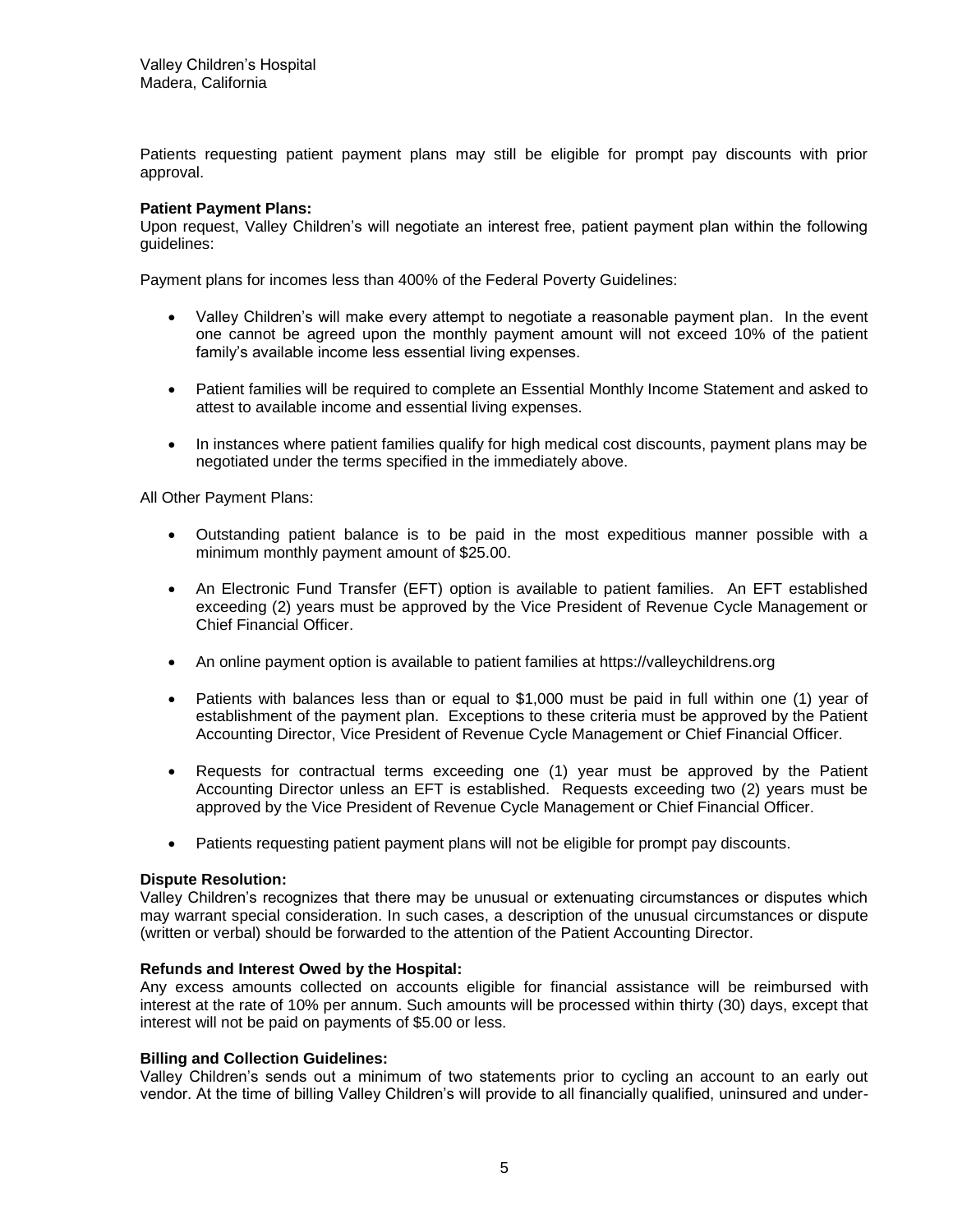insured patients the same information concerning services and charges provided to all other patients who receive care at the hospital.

When sending a bill to a patient who has not provided proof of coverage by a third party at the time of treatment or discharge, the hospital shall include:

- A statement of charges;
- Request the patient inform the hospital if the patient has insurance coverage, or may be eligible for Medicare, Medi-Cal, or other coverage;
- Statement that if the patient does not have health insurance coverage, they may be eligible for Medicare, Medi-Cal, California Children's Services Program and discounted or financial assistance.
- A statement that indicates that if the patient meets certain income requirements, the patient may be eligible for a government-sponsored program or for financial assistance from the hospital
- Information regarding how patients may obtain applications for government programs from the hospital; and
- A statement that provides the patient with the telephone number of Valley Children's so they may obtain information about the hospital's financial assistance policies for patients and how to apply for such assistance.
- Those persons at Valley Children's making calls regarding the Charity Program shall use a routine script in their conversations to ensure equitable assistance for all our patients and families

Patient guarantors must complete a Financial Assistance Application, be in process with an eligibility application for a government sponsored insurance program or set up a payment plan within 70 days of final bill or the account will be assigned to an early out vendor for third party billing at full self-pay billed charges.

Valley Children's will assign any financial obligation to a debt collection agency after 180 days from final bill date where the patient has failed to comply with an established payment plan or for non-payment on an account where the patient guarantor is not in process with an eligibility application for a government sponsored insurance program or is not in the process of applying for Financial Assistance.

The third party billing agency may charge interest.

Patients with a pending appeal for coverage of services will not be forwarded to a third party billing agency or collection agency until a final determination of that appeal is made. If the appeal is unfavorable and the patient is responsible for the outstanding obligation, the patient will be afforded the opportunity to qualify for financial assistance or discount payment arrangements as prescribed above.

In the course of debt collection involving financially qualified, uninsured or underinsured patients who are at or below 400% of the Federal Poverty Level, Valley Children's or any associated third party billing agency or collection agency will not garnish wages or place liens on primary residences as a means of collecting unpaid hospital bills. This provision will not preclude Valley Children's from pursuing reimbursement from third party liability settlements for patients whose injury is a compensable injury for purposes of workers' compensation, automobile insurance, or other insurance as determined and documented by the hospital.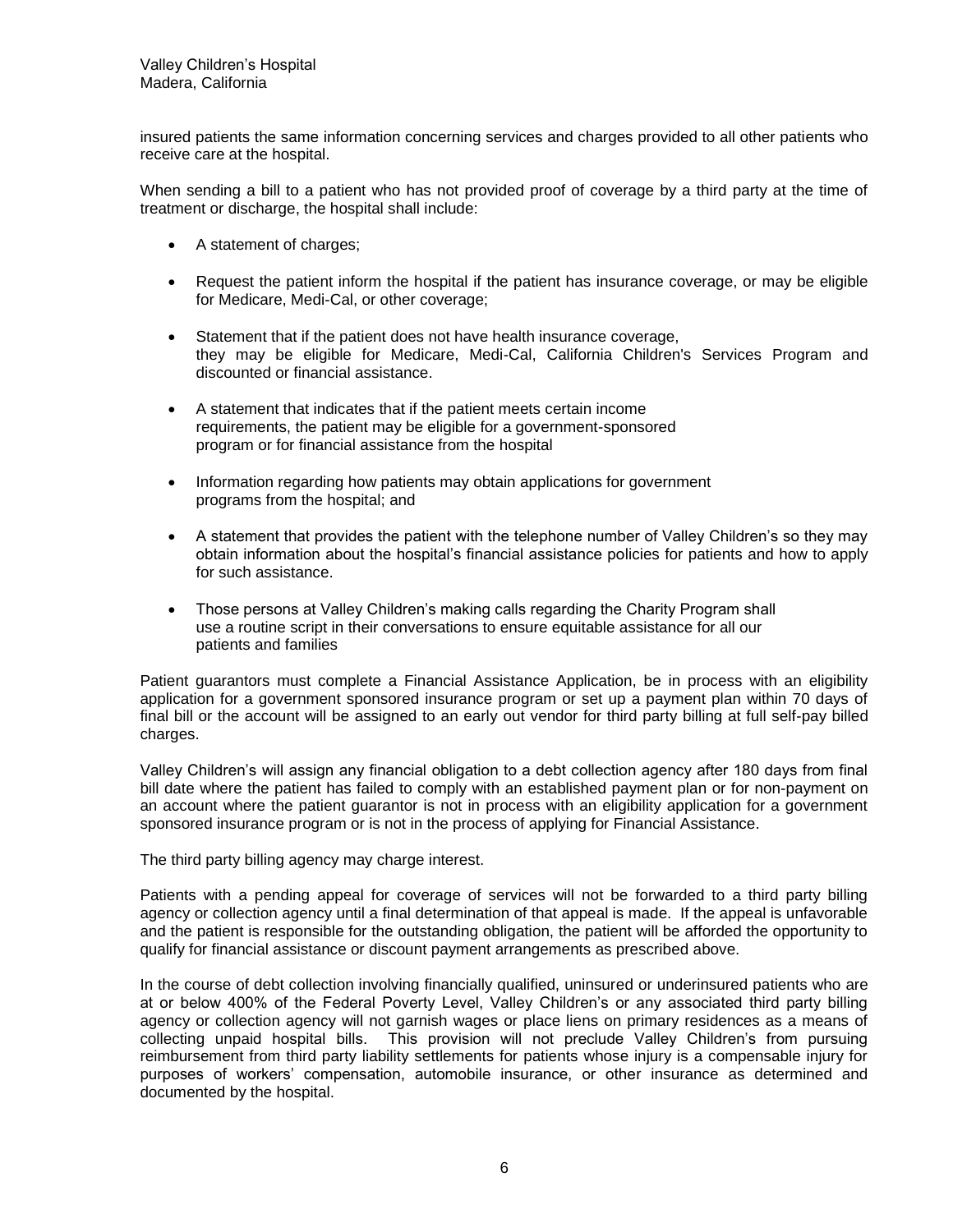In the event the Patient/Guarantor is uninsured we will not take legal action.

In the event that a patient requires interpretation services, Valley Children's complies with the California Codes Health and Safety Section 1259. Please refer to policy 4.8362.007 for procedures to be followed to receive interpretation assistance.

Should Valley Children's decide to contract with an early out vendor or collection agency, written agreements will ensure full compliance with this policy and all guidelines provided in California Assembly Bill 774, Assembly Bill 1276 and all applicable Federal and State laws including:

- Upon notification by the patient, the agency will return all accounts to Valley Children's that are applying for a government assistance program or may qualify under the Valley Children's Financial Assistance and Financial Assistance Policy.
- Prior to commencing collection activities against a patient, the patient will be provided with a written notice that nonprofit credit counseling services may be available in the area and a plain language summary of the patient's rights pursuant to the Rosenthal Fair Debt Collection Practices Act and the Federal Fair Debt Collection Practices Act.
- Agency shall not report adverse information to a consumer credit reporting agency or commence civil action against the patient for non-payment at any time prior to 180 days after final bill.
- The account may be sent to an early out vendor at day 71 for collection of the self- pay balance; this is not a bad debt agency, the account will not be sent to bad debt until day 181 after final bill.
- All patient Guarantors will be given a 30-day notice prior to their account cycling to bad debt.
- Valley Children's Hospital will define the standards and scope of practices to be used internally and by its outside (non-hospital) collection agencies, and will maintain written agreements from such agencies that they will adhere to such standards and scope of practices.

The collection agency or other assignee will not pursue extraordinary collections action without the approval of the Vice President, Revenue Cycle Management or Chief Financial Officer as required by Treasury Regulation §-4(b)(4)(i)(c)

 Patient communications will be provided in English and Spanish and in languages other than English that may be deemed appropriate to the patient.

#### **Documentation:**

All documentation will be maintained by Patient Accounting in accordance with regulatory guidelines.

#### **Other Providers:**

This policy does not apply to professional services provided to Valley Children's patients by physicians or other medical providers including but not limited to Radiology, Anesthesiology, Pathology or Hospitalist services.

Emergency room physicians are covered under the Valley Children's Hospital Financial Assistance Policy. Emergency room physicians providing emergency medical services to Valley Children's patients must provide discounts to uninsured patients or patients with high medical costs and incomes below 400% of the federal poverty level, in accordance with California Law. Valley Children's will notify uninsured patients or patients with high medical costs that discounts are available for services received from an emergency room physician.